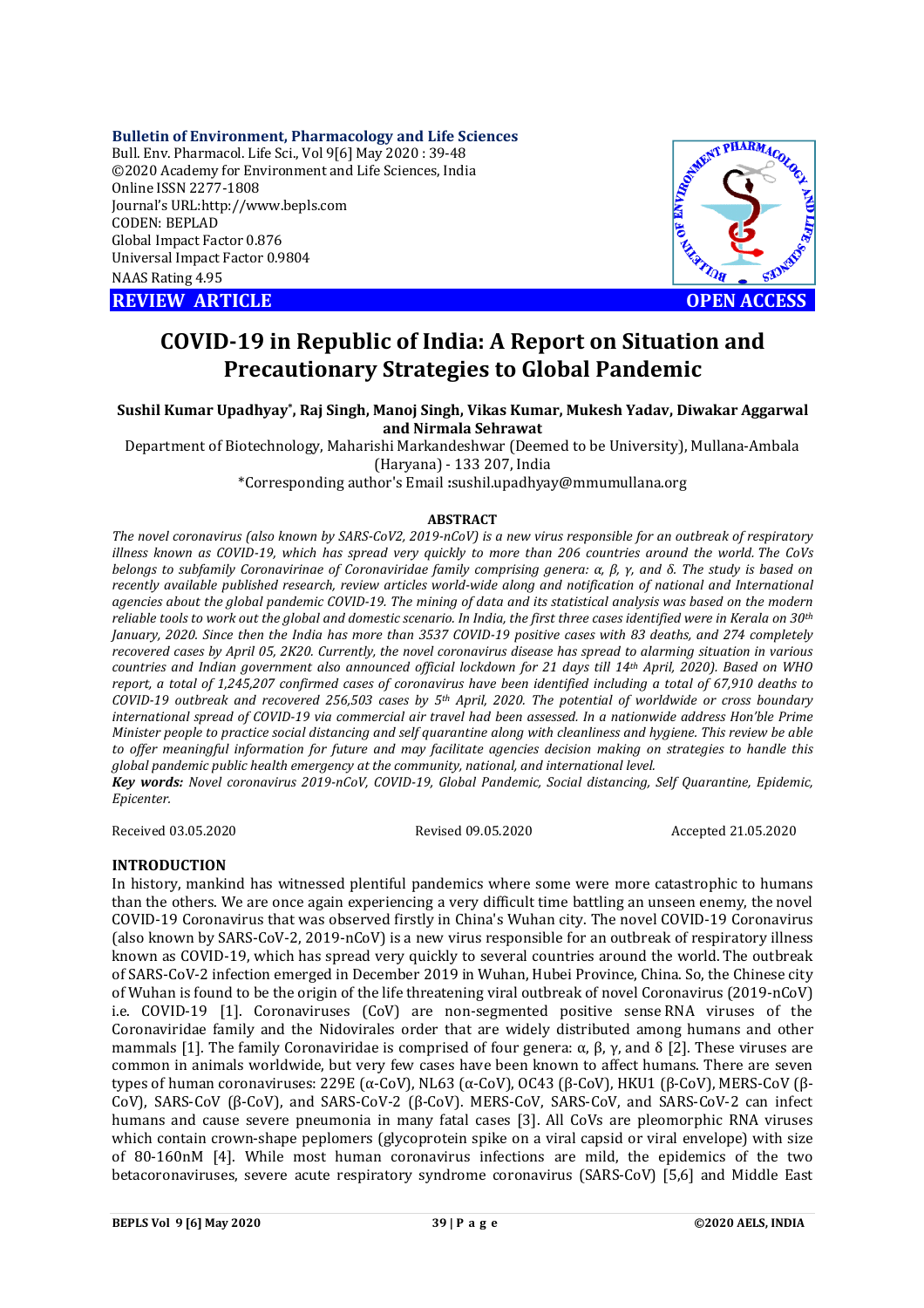respiratory syndrome coronavirus (MERS-CoV) have caused more than 10,000 combined cases over the past two decades, with mortality rates of 10% for SARS-CoV and 37% for MERS-CoV [1,7].

The SARS-CoV reservoir is uncertain, but bats and subsequent spread to Himalayan palm civets are hypothesized [8]. MERS-CoV is also of zoonotic origin in the Middle East, and is transmitted by camels [9]. SARS-CoV-2, with potential origin of bat, has appeared on the Huanan Seafood Market, where livestock are also traded, in China's Wuhan State of Hubei Province, and has been the subject of global attention because of an unexplained cause of pneumonia epidemic [4]. The World Health Organization (WHO) used the term 2019 novel coronavirus to refer to a coronavirus that affected the lower respiratory tract of patients with pneumonia in Wuhan, China [10,11,12]. Although several proteins lead to the virus development cycle and the invasion of the host, the spike protein is the most important factor in deciding the host range. The spike protein present on the virus surface plays important roles in cell receptor binding and membrane fusion [3,13,14]. Research is underway to better understand the transmissibility, severity and other characteristics associated with COVID-19. It seems that most early cases have some kind of history of interaction with the original seafood market [15]. But, Vietnam registered first case of 2019-nCoV on 24 January 2020 with no travel history from China, although its family member was the traveler from China. So it is considered as the first incidence of human to human transmission of corona virus. It also proves that this virus spread quickly human to human by transmission through close direct contact, aerosol and droplets generated by coughing and sneezing. Corona virus infected person has many common symptoms such as fever, cough, myalgia, tiredness, pneumonia and complicated dyspnea, whereas less common reported symptoms include headache, diarrhea, hemoptysis, runny nose, and phlegm-producing cough (Fig.1) [1]. Patients with minor symptoms have been reported to recover after one week while serious and severe cases have experienced progressive respiratory failure due to alveolar damage from the virus, which can lead to death [15]. To control this pandemic, prevention measures that may prevent or slow down the transmission of the COVID-19 have been implemented. These include case isolation, identification and follow-up of contacts, environmental disinfection, and use of personal protective equipments [16].



**Fig. 1: COVID-19: General symptoms, prevention and treatment measure.**

At present, it is not clear to what extent the COVID-19 epidemic would establish itself in India. According to a stochastic, dynamic model of the global air transport network, India ranks 17th among the countries at the highest risk of COVID-19 importation by air travel [17]. In India, the first three cases identified were in Kerala from 30<sup>th</sup> January to <sup>3rd</sup> February, 2K20. These three patients had come back from Wuhan, China. Nearly a month later, on March 03, the country's next two cases were reported; one patient in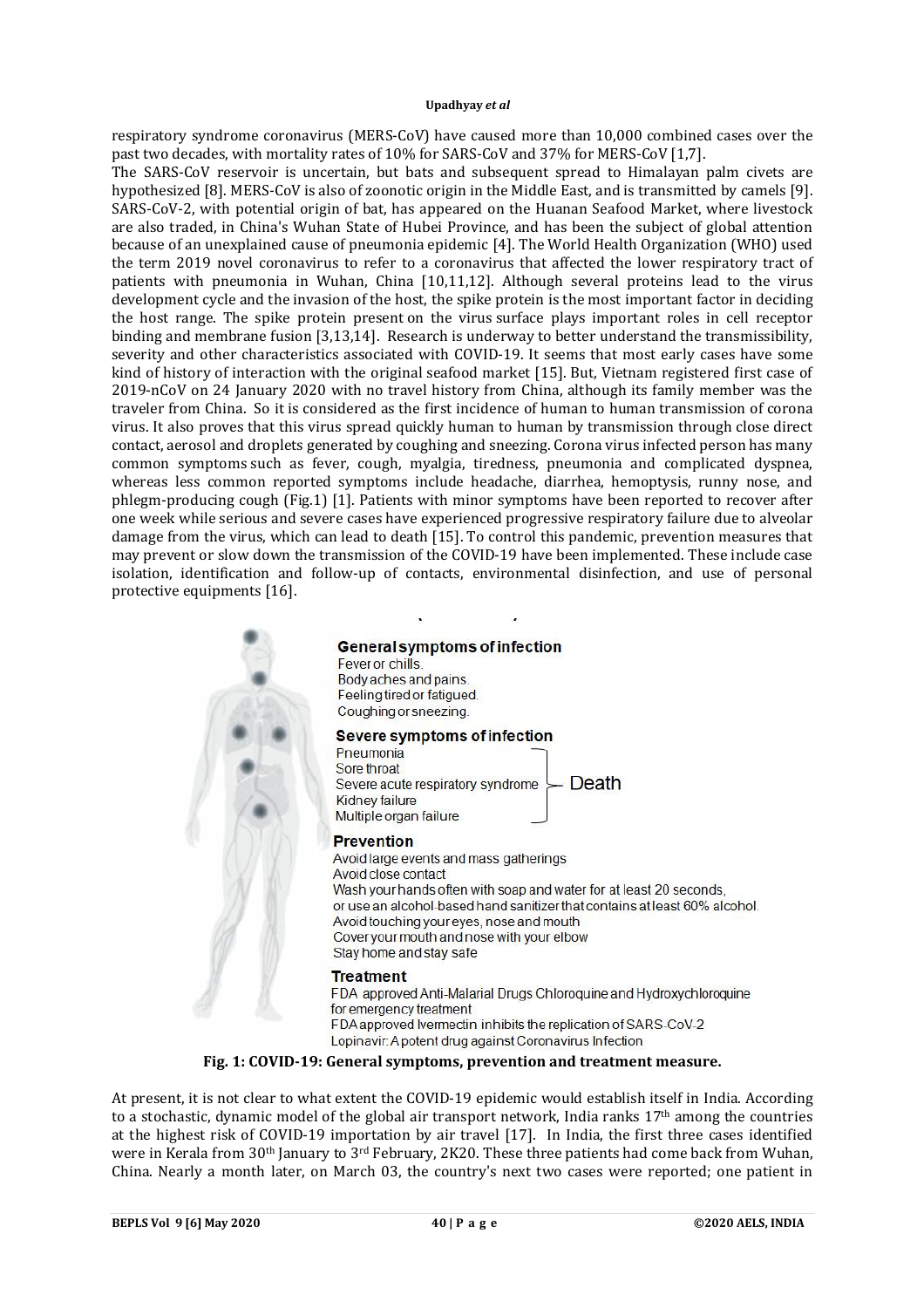Delhi who had a history of traveling to Italy and the second in Hyderabad who had traveled from Dubai. Later on the same day, another case was identified from Jaipur as positive for COVID-19. To combat this situation, Ministry of Health and Family Welfare (MoHFW) of India had initially advised to refrain from travelling to China and quarantine of those coming from China. Although India imposed travel restrictions fairly early on the spread of COVID-19, and many states quickly moved to shut down public places, the country's high population density, overburdened public health infrastructure and high prevalence of non-communicable diseases (NCDs) all stack the odds against successful containment. Nevertheless, at this point in time, the absence of effective drugs to prevent/treat an attack is a significant concern. Currently, there is no specific antiviral drug for the treatment of CoV-associated pathologies. So, the 2019-novel coronavirus (nCoV) has been a big cause of 21st century catastrophe. As per WHO, 634,835 confirmed cases and 29,957 deaths have been reported in the 180 countries of the World up to March 29, 2020.

# **EVOLUTION AND CLASSIFICATION OF CORONAVIRUS**

Coronaviruses (CoVs) are the largest group of viruses belonging to the *Nidovirales* order, which includes *Coronaviridae, Arteriviridae, and Roniviridae* families [18]. CoVs belongs to subfamily *Coronavirinae of Coronaviridae* family. The subfamily *Coronavirinae* are further subdivided into four groups or genera, the Alphacoronavirus, Betacoronavirus, Gammacoronavirus, and Deltacoronavirus [18,19]. The alpha- and betacoronaviruses infect mammals, gammacoronaviruses infect avian species, and deltacoronaviruses infect both mammalian and avian species [20]. The alphacoronavirus and betacoronavirus are pathogenic to humans [21,22]. In the 21st century, two highly pathogenic human coronaviruses namely, severe acute respiratory syndrome coronavirus (SARS-CoV) and Middle East respiratory syndrome coronavirus (MERS-CoV) emerged from animal reservoirs to cause global epidemics with alarming morbidity and mortality. In late December 2019, a new human pathogenic coronavirus (2019-nCoV) was recognized in China [21]. This new betacoronavirus was responsible for the outbreak of respiratory disease in Wuhan, China and has caused serious illness and death.

Coronaviruses are capable of adapting to new environments through mutation and recombination with relative ease and hence are programmed to alter host range and tissue tropism efficiently [20,23,24,25]. Large genetic diversity as well as the frequent recombination of genomes, and increasing activity at the human animal interface, the coronaviruses represent an ongoing threat to human health [22,26]. Coronaviruses are important pathogens for human and vertebrates also. They can infect respiratory, gastrointestinal, hepatic, and central nervous system of human, livestock, birds, bat, mouse, and many other wild animals [19,27,28,29].

# **STRUCTURE AND MORPHOLOGY OF CORONAVIRUS**

Coronaviruses (CoVs) are the largest group of viruses that belongs to the order *Nidovirales*. All viruses in the order *Nidovirales* are enveloped, non-segmented, positive-sense RNA viruses. The subfamily *Coronavirinae* having the largest identified RNA genomes, contain approximately 30kb genomes [18]. In general, coronaviruses are large, enveloped, positive-stranded RNA viruses. They have the largest genome among all RNA viruses, typically in range of 27 to 32 kb [20]. The genome of CoVs is a single-stranded positive-sense RNA with 5'-cap structure and 3'-poly-A tail [19]. At least four main structural proteins are coded by coronaviruses. These are spike (S), membrane (M), envelope (E), and nucleocapsid (N) proteins. Besides these four main structural proteins, different CoVs encode special structural and accessory proteins [19]. The genome is packed inside a helical capsid formed by the nucleocapsid protein (N). The capsid is further surrounded by an envelope. Three structural proteins associated with the viral envelope include, the membrane protein (M), the envelope protein (E) and spike protein (S). The spike protein (S) mediates virus entry into host cells [20]. Some coronaviruses also encode an envelope-associated hemagglutinin-esterase protein (HE). Among the structural proteins, the spike forms large protrusions from the virus surface, giving coronaviruses the appearance of having crowns [20].

# **OUTBREAK OF NOVEL CORONAVIRUS IN WUHAN DURING LATE 2019**

In late December 2019 and early 2020, a novel human infecting coronavirus (nCoV) was identified to be the causative agent of a large and rapidly spreading outbreak of respiratory disease, including pneumonia, in Wuhan, China [19,30]. The new coronavirus was provisionally named as 2019-novel coronavirus (2019-nCoV). The new coronavirus disease was named as COVID-19 on 11 February, 2020 by WHO [31]. The viral genome of the new coronavirus has been sequenced and characterized. The 2019 nCoV is sufficiently divergent from SARS-CoV to be considered a new human-infecting betacoronavirus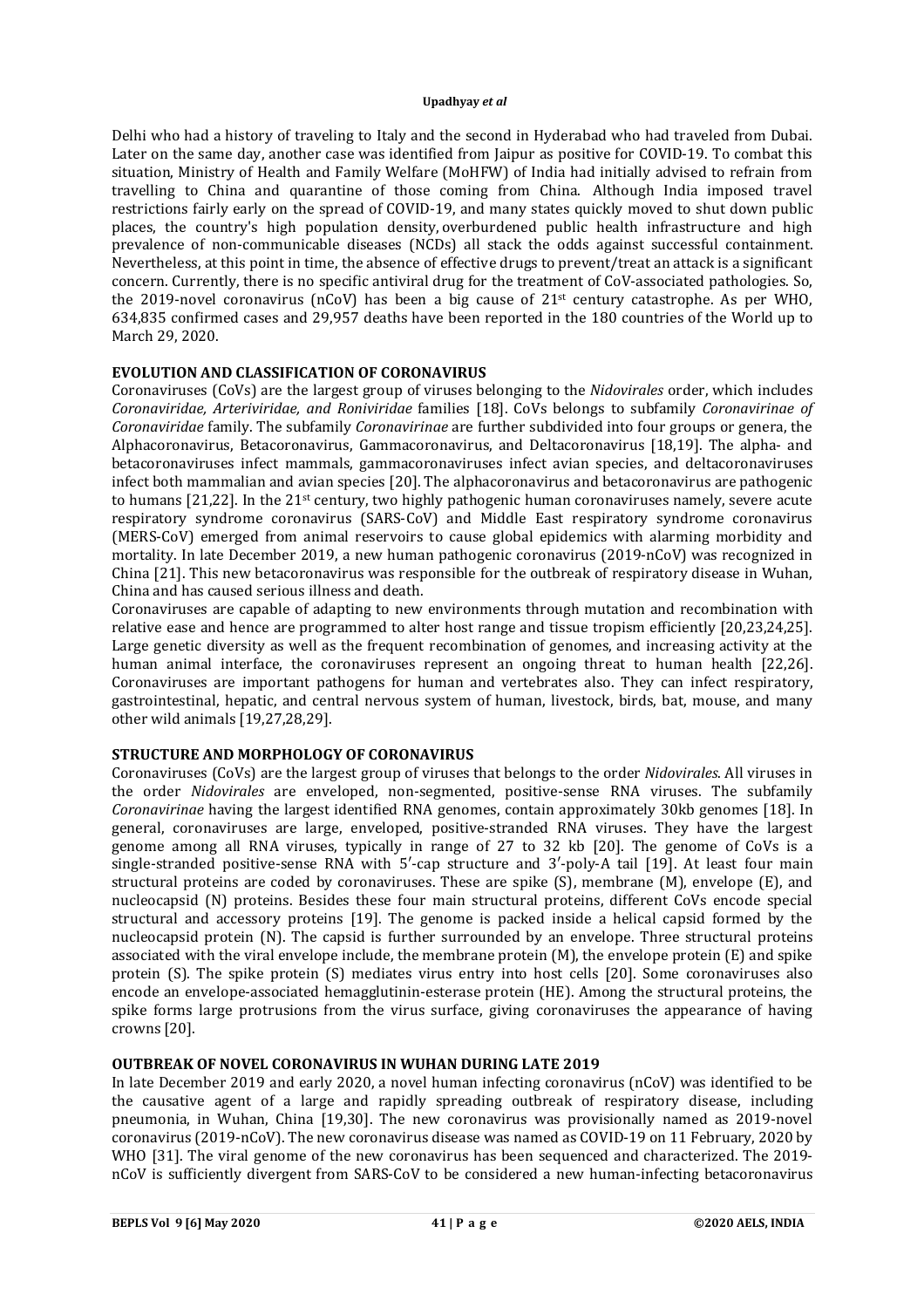[32]. The 2019-nCoV has spread to other countries and causing threat to human life of a large portion of population world-wide. The novel coronavirus (2019-nCoV) has reached to other countries through human carriers. WHO confirmed the first case of novel coronavirus outside of China in Thailand on 13<sup>th</sup> January 2020 and declared a Public Health Emergency of International Concern on 30th January 2020 [31,33].

## **CARRIER, SPREADING AND PATHOGENESIS OF 2019-nCoV**

The new zoonotic human coronavirus (CoV) emerged in December 2019, with a cluster of patients having connections to a seafood market in Wuhan, China [34,35]. Soon after the first outbreak, secondary cases were reported [35]. Human-to-human transmission accelerated the spread of the outbreak. The coronavirus infection reached to other states of China and to other countries with the human carriers. Generally, the human-to-human transmission occurs with close contact [35]. The transmission primarily occurs when an infected person sneezes and through the respiratory droplets produced in a manner similar to spread of influenza and other similar respiratory diseases (Fig. 1). Extensive research throughout the world is in progress regarding the spread, transmission and origin of disease.

The important step in virus infection is the interaction of human cells with spike protein (S). The spike is also a critical determinant of viral host range and tissue tropism and a major inducer of host immune responses [20]. Earlier, the structure, function, and evolution of coronavirus spike proteins were reviewed by Li [20]. According to author, the coronavirus spike contains three segments (i) a large ectodomain, (ii) a single-pass trans-membrane anchor, and iii) a short intracellular tail. The ectodomain consists of a receptor-binding subunit S1 and a membrane-fusion subunit S2. During entry of virus, the S1 binds to a receptor present on the host cell surface for viral attachment, and S2 fuses the host and viral membranes. This process allows entry of viral genomes to host cells. Receptor binding and membrane fusion are the initial and critical steps in the coronavirus infection cycle. The CoVs changes genome by recombination, gene exchange, gene insertion, or deletion. The coronaviruses are capable of adapting quickly to new hosts through the processes of genetic recombination and mutation *in vivo* [22].

## **COVID-19 AS GLOBAL PANDEMIC**

The first known case of the novel coronavirus was traced back to December 2019 in Wuhan, Hubei, China [36,37]. Within the next month, the number of coronavirus cases in Hubei gradually increased to a couple of hundred, before rapidly increasing in January 2020. These were mostly linked to the Huanan Seafood Wholesale Market, which also sold live animals; thus the virus is thought to have a zoonotic origin [38]. By mid-January 2020, the virus spread to other Chinese provinces, because of Chinese New Year migration and celebration, infections quickly spread throughout the country [39,40]. As the mode of transmission of the virus was unclear, it advised "against the application of any travel or trade restrictions on China". Based on Chinese National Health Commission; WHO stated that there was no infection among healthcare workers, and no clear evidence of human to human transmission by mid January [41]. On 24th February, Director WHO Tedros Adhanom warned that the virus could become a global pandemic because of the increasing number of cases outside China [41]. As on 30th January 2020, the WHO declared the outbreak to be a Public Health Emergency of International Concern [42]. Recently on  $11<sup>th</sup>$  March 2020, the WHO officially declared the coronavirus outbreak to be a pandemic, following a period of sustained community-level transmission in multiple regions of the world [33,43]. The WHO requested countries to take immediate actions and scale up response to treat, detect and reduce transmission to save people's lives [44,45].

Currently, the novel coronavirus disease has spread to alarming situation in various countries. Indian government also announced official lockdown for 21 days (including some days of both March and April, 2020). There were 206 countries/ province, areas or territories suffering from COVID-19 cases [12,30]. According to WHO (WHO, 2020), up to mid 5<sup>th</sup> April 2020; a total of 1,245,207 confirmed COVID-19 cases with 67,910 confirmed deaths and 256,503 completely recovered cases were estimated world-wide (Fig. 2, Table 1). The number of coronavirus infected cases and deaths are still increasingly continuously.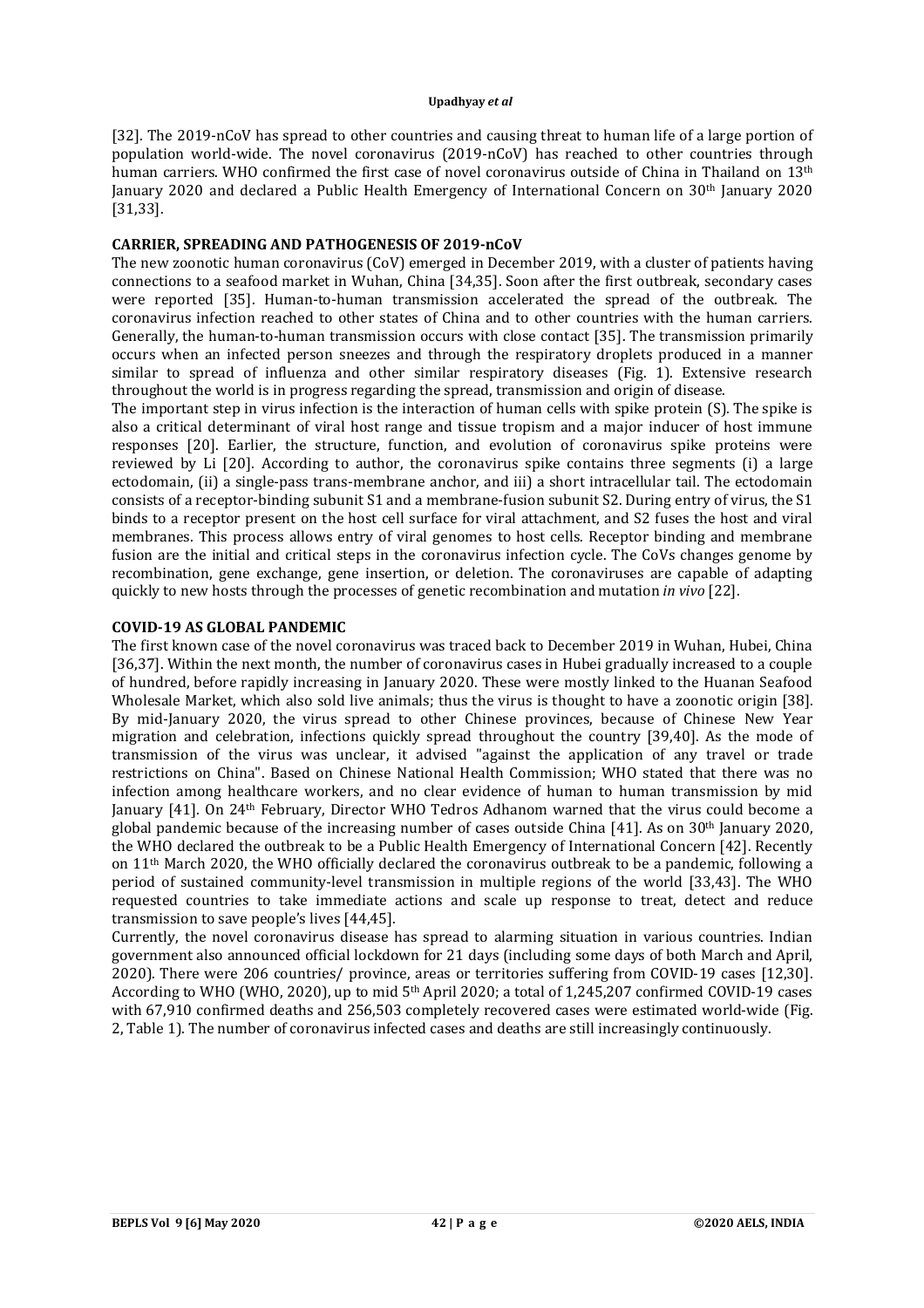

**Fig. 2: Cladogram showing global scenario of pandemic COVID-19 by 5th April, 2020.** *Source: WHO.*

| Location     | . .<br>Total | . .<br>Total  | <b>Total</b> | Location       | <b>Total</b> | <b>Total</b>  | Total     |
|--------------|--------------|---------------|--------------|----------------|--------------|---------------|-----------|
|              | Cases        | <b>Deaths</b> | Recovered    |                | Cases        | <b>Deaths</b> | Recovered |
| World        | 1245207      | 67910         | 256503       | <b>Oceania</b> | 9796         | 36            | 2372      |
| Europe       | 639940       | 48355         | 120147       | Africa         | 9.311        | 427           | 889       |
| <b>North</b> | 347117       | 9790          | 20030        | South          | 24106        | 841           | 2215      |
| America      |              |               |              | America        |              |               |           |
| Asia         | 219648       | 8541          | 110766       | India          | 3537         | 83            | 274       |

| Table 1. A glimpse of global pandemic coronavirus (COVID-19) up to 5 <sup>th</sup> April, 2020. |  |  |  |
|-------------------------------------------------------------------------------------------------|--|--|--|
|-------------------------------------------------------------------------------------------------|--|--|--|

*Source:<https://www.worldometers.info/coronavirus.>*

# **Why COVID-19 is pandemic?**

A pandemic (from Greek world pan "all" and demos "people") is a disease that has spread across a large region, for instance multiple continents, or worldwide. Pandemics can also occur in important agricultural organisms (livestock, crop plants, fish, tree species) or in other organisms. A widespread endemic disease with a stable number of infected people is not a pandemic. A disease or condition is not a pandemic merely because it is widespread or kills many people; it must also be infectious. For instance, cancer is responsible for many deaths but is not considered a pandemic because the disease is neither infectious nor contagious [46].Throughout history, there have been a number of pandemics of diseases such as smallpox and tuberculosis. One of the most devastating pandemics was the Black Death (also known as The Plague), which killed an estimated  $75-200$  million people in the  $14<sup>th</sup>$ century. Other notable pandemics include the 1918 influenza pandemic (Spanish flu) and the 2009 flu pandemic (H1N1). The ongoing pandemic (began as an epidemic in China in late 2019) of the novel coronavirus-2019 disease (COVID-19) was declared by WHO on 11th March 2020. The WHO designed and developed a note on phases of pandemic in 1999 and revised in 2005 that is applicable to the entire world and provide a global framework to preparedness and response planning against pandemic. The WHO has retained the use of a six-phased approach for easy incorporation of new recommendations and approaches. The first 3 phases correlate with preparedness, including capacity development and response planning activities, while the last 3 phases clearly signal the need for response and mitigation efforts [46].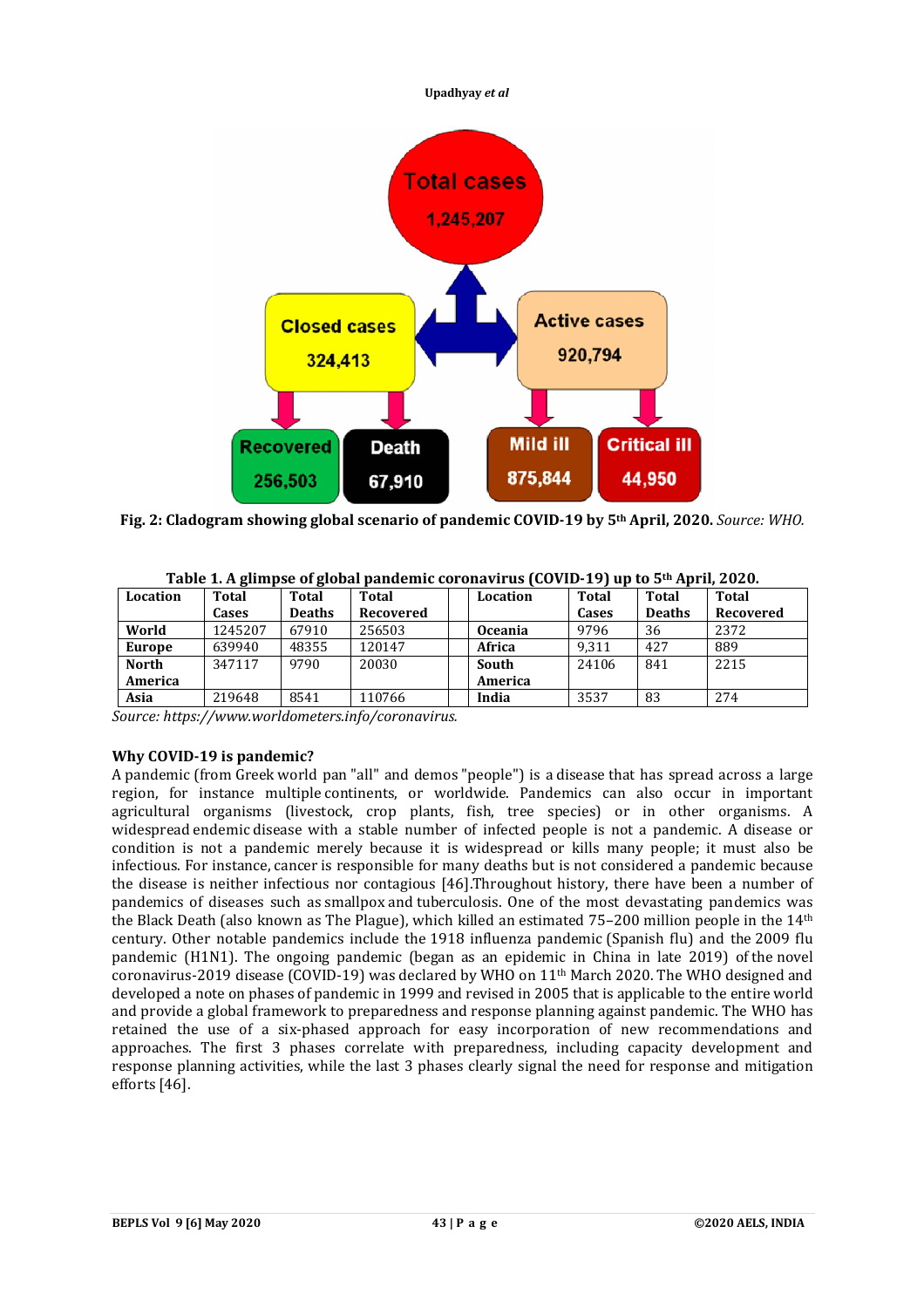

## TIME SINCE FIRST CASE

**Fig. 3: The graph showing positive effect of protective measures in flattening number of COVID-19 cases.**

## **WHO guidelines as preventive measures to COVID-19**

The WHO and CDC suggested subsequent safety measures (such as: self quarantine, social distancing, cleanliness and hygiene) to avoid COVID-19 spreads as no any vaccine on hand to put off infection with newer novel coronavirus [47,48] and its effect on the rate of spreading have been assessed (Fig. 3). These suggested recommended steps to protect you and curtail mass spreading of COVID-19 are as given below:

- Keep away from large events and mass gatherings.
- Stay away from close contact (maintain a gap of 6 feet) with anyone or symptomatic.
- Remain distant yourself and others if COVID-19 spreading in community, particularly if having a top risk of serious illness.
- Wash your hands over and over again with soap and water for at least 20 seconds, or exercise an alcohol-based hand sanitizer
- Face your mouth and nose with elbow or tissue paper during sneezing and coughing and let it thrown into closed dustbin.
- Shun touching your eyes, nose and mouth from unclean hand.
- Spurn allotment dishes, glasses, bedding and other household items if symptomatic
- Clean and disinfect surfaces habitually touch on daily basis.
- Stay home, stay safe, work from home, avoid school and public areas if ailing, unless going to doctor.
- Keep away from public transportation if unwell.
- Offer mask and hand gloves.
- Avoiding eating raw or undercooked animal organs and contact to live animals may have touched by coronavirus carrier.
- People have a chronic medical condition check with doctor to protect by hand.
- If necessary the Government may impose legal or constitutional quarantines, travel bans and locked down on an unprecedented scale.

## **COVID-19 in India: Situation and precautionary strategies**

Looking at the fondness in India, the earliest novel coronavirus case was reported in late January, 2020 from the South Indian state and patient having the travel history to Wuhan (China), the epicenter of Pandemic. Thereafter, up to first week of March, 2K20 only 3 confirmed cases were identified from same state. All the 3 patents were taken in medical isolation ward and ultimately completely cured without any fatality [49]. During the first week of March, again the eruption of COVID-9 cases was notice, since then, the number of positive cases increasing continuously. In between the last week of March, the number of cases rose extraordinary and reached over 1500. The cumulative growth in the cases of COVID-19 is still going in India and more than 3537 cases were identified, over 83 deaths, and 274 completely recovered cases by mid  $5<sup>th</sup>$  April, 2020 (Fig. 4).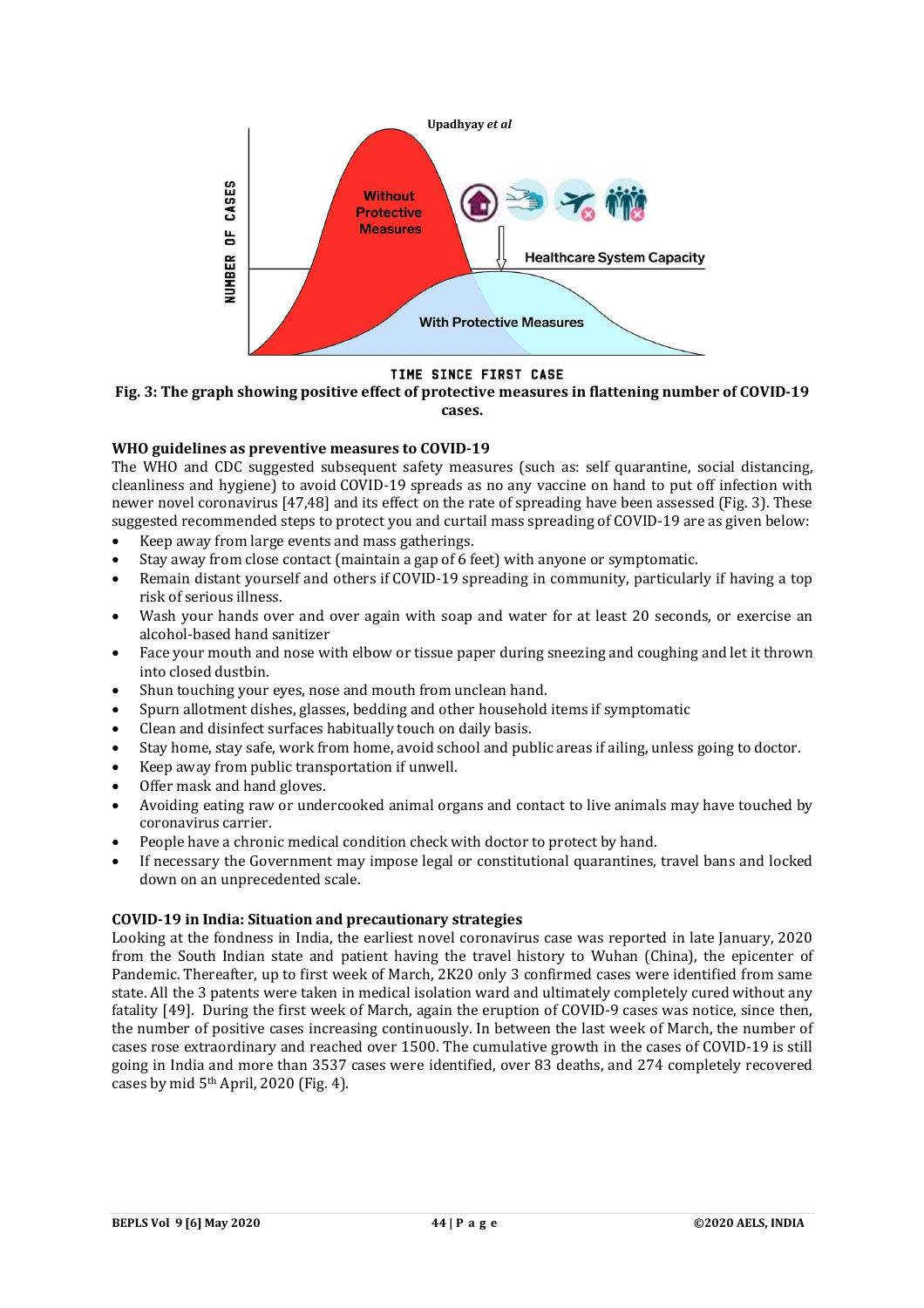

**Fig. 4: The map showing state wise glimpse of COVID-19 in India by 5th April, 2020.** *Source: [www.mohfw.gov.in.](http://www.mohfw.gov.in.)*

The Director-General WHO declared the outbreak of novel coronavirus (2019-nCoV) by 30th January 2020 and constituted a Public Health Emergency of International Concern (PHEIC) after International Heath Regulations (IHR) emergency committee. Since then, the Prime Minister's Office (PM) Government of India along with Ministry of Health, Family and Welfare (MoHFW) closely monitoring situation of 2019 nCoV and intensifying preparedness and response efforts. The public health preparedness including surveillance, diagnostics, hospital preparedness, infection prevention and control, logistics and risk communication was being constantly reviewed by the national and state health authorities along with National Centre for Disease Control (NCDC) and has activated Strategic Health Operations Centre (SHOC) to command and control functions to public. Based on the human-to-human transmission based on current information through droplets or contact the MoHFW issued a travel advisory and counseling Indians to avoid non-essential travel to China. The tackle the situation, the GoI issued advisory to people coming from affected countries or having travel history, since 10<sup>th</sup> February 2020, being quarantined for 14 days on their arrival to India. As on 11th March 2020, WHO declared the novel coronavirus disease (COVID-19) as a global pandemic (an epidemic that has spread worldwide affecting a large number of people). On the same day, the Hon'ble Prime Minister of India, constituted a high-level Group of Ministers (GOM) to review, monitor and evaluate the preparedness and measures taken regarding management of COVID-19 in the country. The Government invoked powers under 'Epidemic Diseases Act, 1897' and declared COVID-19 a 'notified disaster' under the 'Disaster Management Act 2005'.



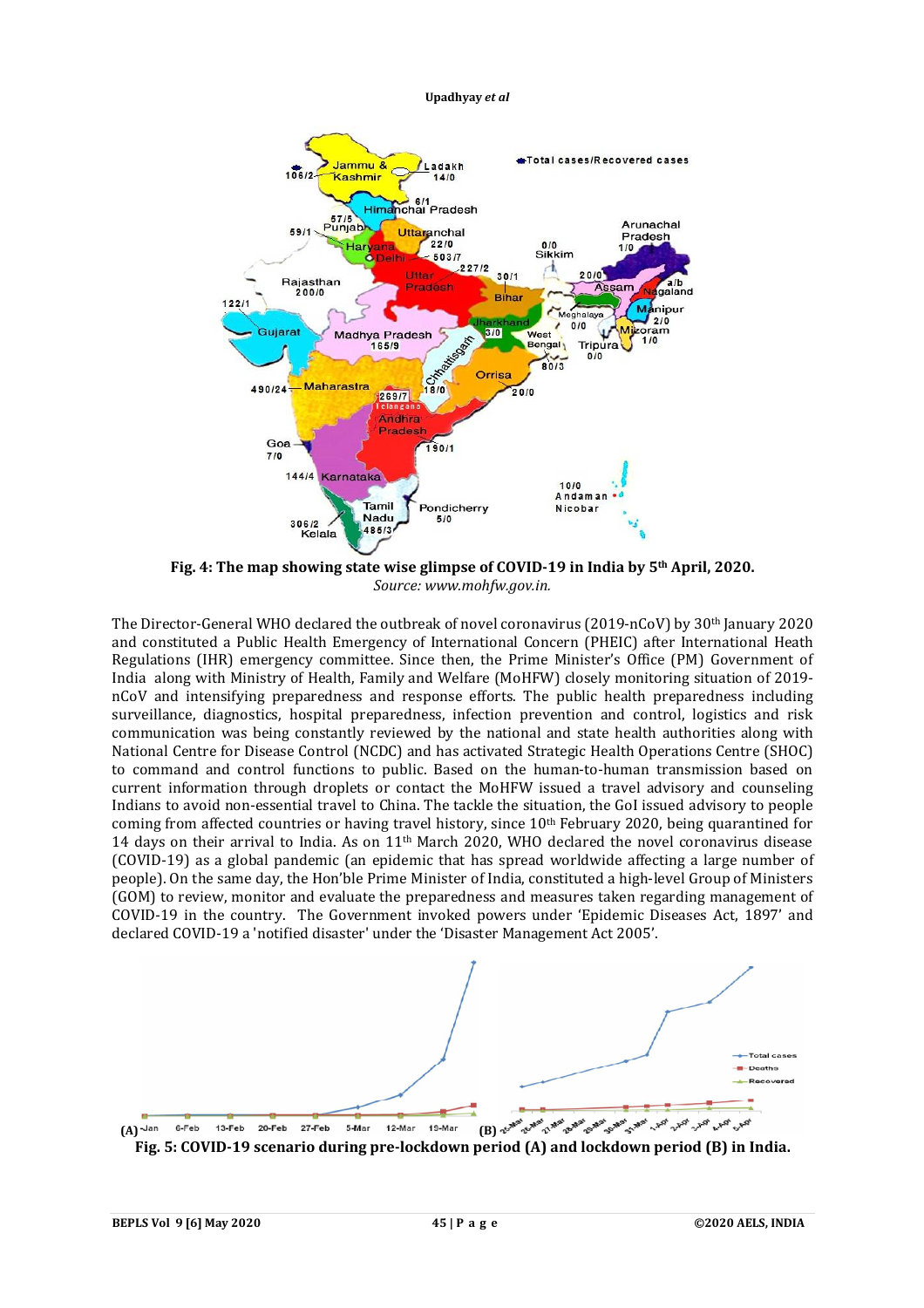The PMO, MoHFW and Cabinet Secretary were closely monitoring the situation round the clock and on 15th March 2020, all existing visas, except diplomatic, official, UN/International Organizations, employment, project visas, stand suspended until 15th April 2020. Thereafter, Hon'ble Prime Minister of India Shri Narendra Modi called for 'Janata Curfew' on 22nd March, 2K20 from 7AM to 9PM, urging people to stay home except those in essential services, under the 'Essential Commodities (ECs) Act, 1955' up to 30th June 2020. In an order it was declared that all train services (except goods train) will be suspended and no scheduled international commercial passenger aircraft shall take off from any foreign airport for any airport in India till 31st March 2020. Later on the Hon'ble Prime Minister Mr. Narendra Modi, in exercise of the powers under 'section 6(2)(i) of Disaster Management Act, 2005', issued an order for State/UTs prescribing lockdown for containment of COVID-19 epidemic in the country for a period of 21 days with effect from 25th March, 2020 to 14th April, 2020. The comparative epridemiology of COVID-19 in India against pre-lockdown period and during lockdown was assessed (Fig. 5). The India's response to COVID-19 has been pre-emptive, pro-active and graded with high-level political commitment and a 'whole Government' approach to respond to the COVID-19 pandemic. The ICMR has issued guidelines for use of commercial kits for nasal/throat swab based diagnosis of COVID-19 and 104 out of 119 proposed labs in public sector are functional for COVID-19 or SARS-CoV2 test. Additionally, a total of 15 private labs in 7 states are also functional and test has been conducted with an efficiency of 96% across the republic of India.

#### **CONCLUSION**

It is too early to conclusively determine the path and mortality rates for COVID-19. We could learn from the experience on the outbreak of H1N1 flu pandemic in 2009 to understand the current global caseload better. Public health experts warn of a health catastrophe as the burden of COVID-19 swamps the capacity of health systems around the world. Developing countries such as India are especially vulnerable. The virus packs an insidious second punch that is hammering the global economy. As economists and development practitioners can attest, slow or declining growth poses extreme dangers to vulnerable populations, especially in developing countries. Governments across the world have imposed restrictions, extremely severe in some countries such as India, to slow the spread of the virus. Public health experts have led the calls for tough measures. Many economists have also supported these calls. But there are others, especially those working on economic issues, who worry that such restrictions could lead to severe economic and social consequences down the road. They believe that excessively harsh measures are disproportionate to the official data on the transmission of COVID-19, caseload, hospitalization and fatalities. The Center for Systems Science and Engineering (CSSE) at Johns Hopkins University (JHU) reports that 862,234 COVID-19 cases were confirmed as of April 1. Of these, 178,718 (20.7%) recovered and 42,404 (4.9%) died. The rest are active cases. The global case fatality rate (CFR) may be 4.9%, but there is wide variation across countries. Italy has a higher rate (11.4%), India is at 2.7%, the US at 1.8%, and Germany is at only 0.9%. It is clear that we do not know what the actual infection rate is. That is because not all who carry the virus are tested. For the most part, people are either asymptomatic or have mild symptoms. In such cases, testing is unlikely, especially in countries with limited capacity. With a new study linking BCG vaccination with scale of severity of COVID-19 globally, doctors in India said "large-scale epidemiological studies" need to be conducted before drawing any conclusion. According to the study led by a US-based researcher, a combination of reduced morbidity and mortality could make the *Bacillus* Calmette-Guerin (BCG) vaccination a "game-changer" in the fight against novel coronavirus. The BCG vaccine is part of India's universal immunisation programme and administered to millions of children at birth or soon after it. Large-scale epidemiological studies need to be conducted before we can draw any conclusion on this link. We found that countries without universal policies of BCG vaccination such as Italy, the Netherlands, and the United States, have been more severely affected compared to countries with universal and long-standing BCG policies," noted the researchers led by Gonzalo Otazu, assistant professor of biomedical sciences at NYIT. Jha of Fortis hospital, however, said the lockdown can only slow down the number of cases of infection but mortality as such will not be affected much. On a more positive note, clinical trials for an H1N1 vaccine started in July 2009, within three months of the first reported case. The US Food and Drug Administration (FDA) approved four H1N1 vaccines by September 2009. In October, the first vaccine was administered and by December 2009, 100 million doses of the vaccine were available for ordering. At that pace, we could have a COVID-19 vaccine this year. Clinical trials for a COVID-19 vaccine have commenced. That is cause for cautious optimism. Although several clinical trials are now underway to test possible therapies, the worldwide response to the COVID-19 outbreak has been largely limited to monitoring/containment.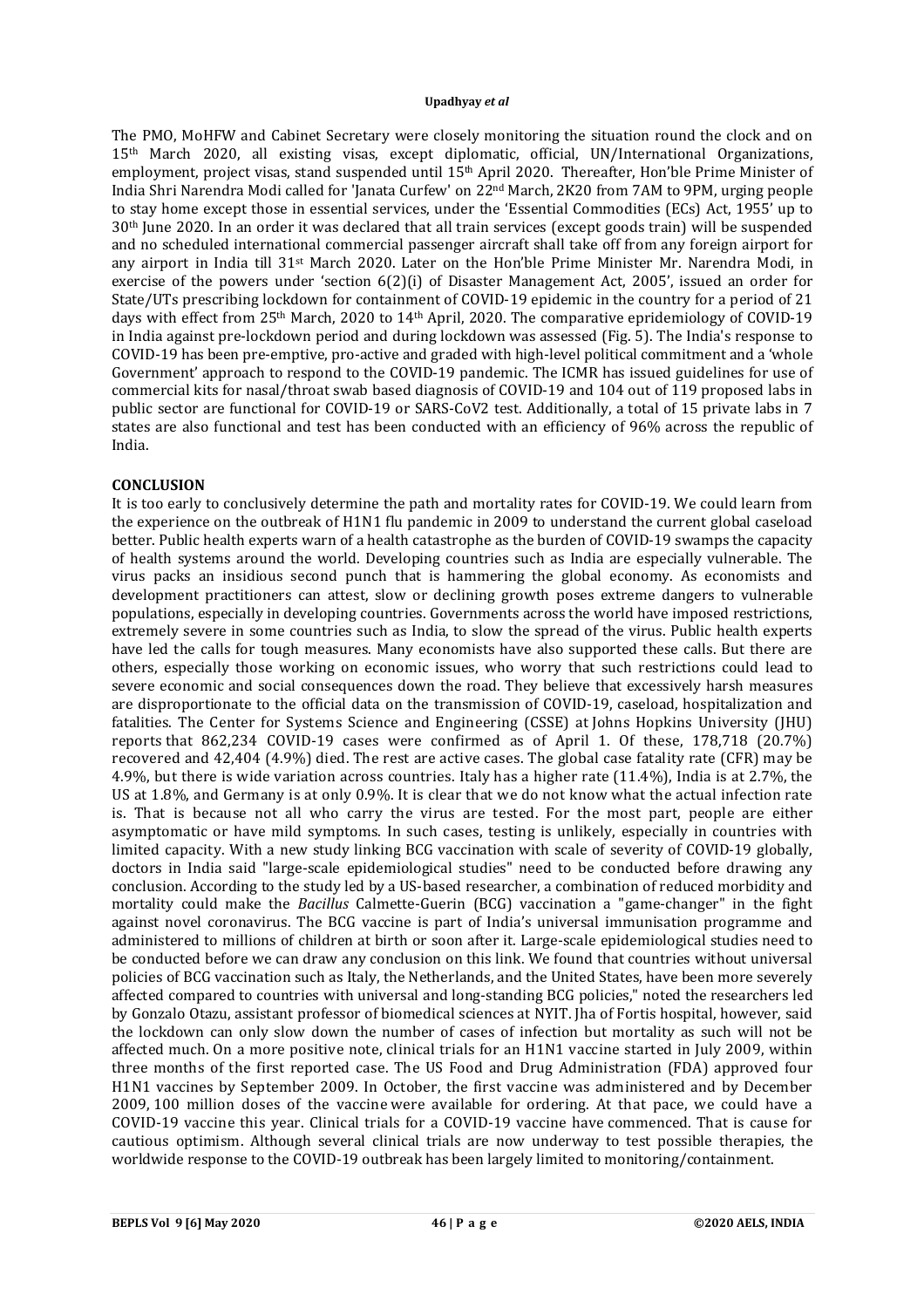## **ACKNOWLEDGEMENTS**

Authors are sincerely grateful to the authorities of Maharishi Markandeshwar (Deemed to be University), Mullana-Ambala, Haryana, India for invariable prop up during experimentation and assemblage of findings.

## **CONFLICTS OF INTEREST**

The authors claim no conflicts of interest because none financial support was received from any government, non-government agency or organization to conduct this research work.

## **REFERENCES**

- 1. Huang C., Wang Y., Li X., Ren L., Zhao J., Hu Y., Zhang L., Fan G., Xu J., Gu X. Cheng Z. (2020). Clinical features of patients infected with 2019 novel coronavirus in Wuhan, China. Lancet, 395(10223): 497–506.
- 2. Corman V., Muth D., Niemeyer D., Drosten C. (2018). Hosts and sources of endemic human coronaviruses. Adv Virus Res, 100: 163–88.
- 3. Cui J., Li F., Shi Z.L. (2019). Origin and evolution of pathogenic coronaviruses. Nat Rev Microbiol, 17(3): 181–92.
- 4. Sahin A.R., Erdogan A., Mutlu A.P., Dineri Y., Cakirci A.Y., Senel M.E., Okyay R.A., Tasdogan A.M. (2020). 2019 novel coronavirus (COVID-19) outbreak: A review of the current literature. Eurasian J Med Oncol, 4: 1–7.
- 5. Ksiazek T.G., Erdman D., Goldsmith C.S., et al. (2003). A novel coronavirus associated with severe acute respiratory syndrome. N Engl J Med, 348: 1953–66.
- 6. Kuiken T., Fouchier R.A.M., Schutten M., et al. (2003). Newly discovered coronavirus as the primary cause of severe acute respiratory syndrome. Lancet, 362: 263–70.
- 7. Zaki A.M, Van Boheemen S., Bestebroer T.M., Osterhaus A.D.M.E., Fouchier R.A.M. (2012). Isolation of a novel coronavirus from a man with pneumonia in Saudi Arabia. N Engl J Med, 367: 1814–20.
- 8. Saif L.J. (2004). Animal coronaviruses: What can they teach us about the severe acute respiratory syndrome? Rev Sci Tech, 23: 643–660
- 9. Al-Osail A.M., Al-Wazzah M.J. (2017). The history and epidemiology of Middle East respiratory syndrome corona virus. Multidiscip Respir Med, 12: 20.
- 10. C.D.C. (2019). Novel coronavirus: Wuhan, China. Cent Dis Cont, <https://www.cdc.gov/>coronavirus/2019 nCoV/summary.html.
- 11. Li Q., Guan X., Wu P., Wang X., Zhou L., Tong Y. et al. (2020a). Early transmission dynamics in Wuhan, China, of novel coronavirus-infected pneumonia. N Engl J Med,<https://doi.org/10.1056/NEJMoa2001316.>
- 12. W.H.O. (2020a). Director-General's WHO: Remarks on novel coronavirus-2019 (COVID-19) advice and update. World Hlth Org, 05 April, 2020.
- 13. Menachery V., Yount B., Debbink K., Agnihothram S., Gralinski L., Plante J., et al. (2015). A SARS-like cluster of circulating bat coronaviruses shows potential for human emergence. Nat Med, 21: 1508–1513.
- 14. Qiang X.L., Xu P., Fang G., Liu W.B., Kou Z. (2020). Using the spike protein feature to predict infection risk and monitor the evolutionary dynamic of coronavirus. Infect Dis Pov, 9(1): 1–8.
- 15. Li T., Wei C., Li W., Hongwei F., Shi J. (2020b). Pneumonia of novel coronavirus infection: Diagnosis and treatment proposal (V2.0). Med J Peking Union Med Coll Hosp, <http://kns.cnki.> net/kcms/detail /11.5882.r.20200130.1430.002.html.
- 16. Wei Q., Ren Z. (2020). Disinfection measures for pneumonia foci infected by novel coronavirus in 2019. Chin J Disinfect, 37: 59–62.
- 17. Event Horizon (2020). COVID-19: Global risk assessment. [http://rocs.hu-berlin.de/corona/#relative-import](http://rocs.hu-berlin.de/corona/#relative-import-)risk.
- 18. Fehr A.R., Perlman S. (2015). Coronaviruses: An overview of their replication and pathogenesis. Methods Mol Biol, 1282: 1–23.
- 19. Chen Y., Liu Q., Guo D. (2020). Emerging coronaviruses: Genome structure, replication, and Pathogenesis. J Med Virol, 92: 418–423.
- 20. Li F. (2016). Structure, function, and evolution of coronavirus spike proteins. Annu Rev Virol, 3: 237–261.
- 21. Paules C.I., Marston H.D., Fauci A.S. (2020). Coronavirus infections: More than just the common cold. J Amer Med Asso, 323: 707–708.
- 22. Clarivate Analytics (2020). Disease briefing: Coronaviruses. Cortellis, [https://clarivate.com/wp](https://clarivate.com/wp-)content/uploads/dlm\_uploads/2020/01/coronavirus-report-1.30.2020.pdf.
- 23. Li W.H.,Wong S.K., Li F., Kuhn J.H., Huang I.C., et al. (2006). Animal origins of the severe acute respiratory syndrome coronavirus: insight from ACE2–S-protein interactions. J Virol, 80: 4211–4219.
- 24. Graham R.L., Baric R.S. (2010). Recombination, reservoirs, and the modular spike: Mechanisms of coronavirus cross-species transmission. J Virol, 84: 3134–3146.
- 25. Li F. (2013). Receptor recognition and cross-species infections of SARS coronavirus. Antivirol Res, 100: 246–254
- 26. Hui D.S., Azhar I.E., Madani T.A., Ntoumi F., Kock R., Dar O., Ippolito G., Mchugh T.D., Memish Z.A., Drosten C., Zumla A., Petersen E. (2020). The continuing 2019-nCoV epidemic threat of novel coronaviruses to global health: The latest 2019 novel coronavirus outbreak in Wuhan, China. Int J Infect Dis, 91: 264–266.
- 27. Wang L.F., Shi Z., Zhang S., Field H., Daszak P., Eaton B. (2006). Review of bats and SARS. Emerg Infect Dis, 12: 1834–1840.